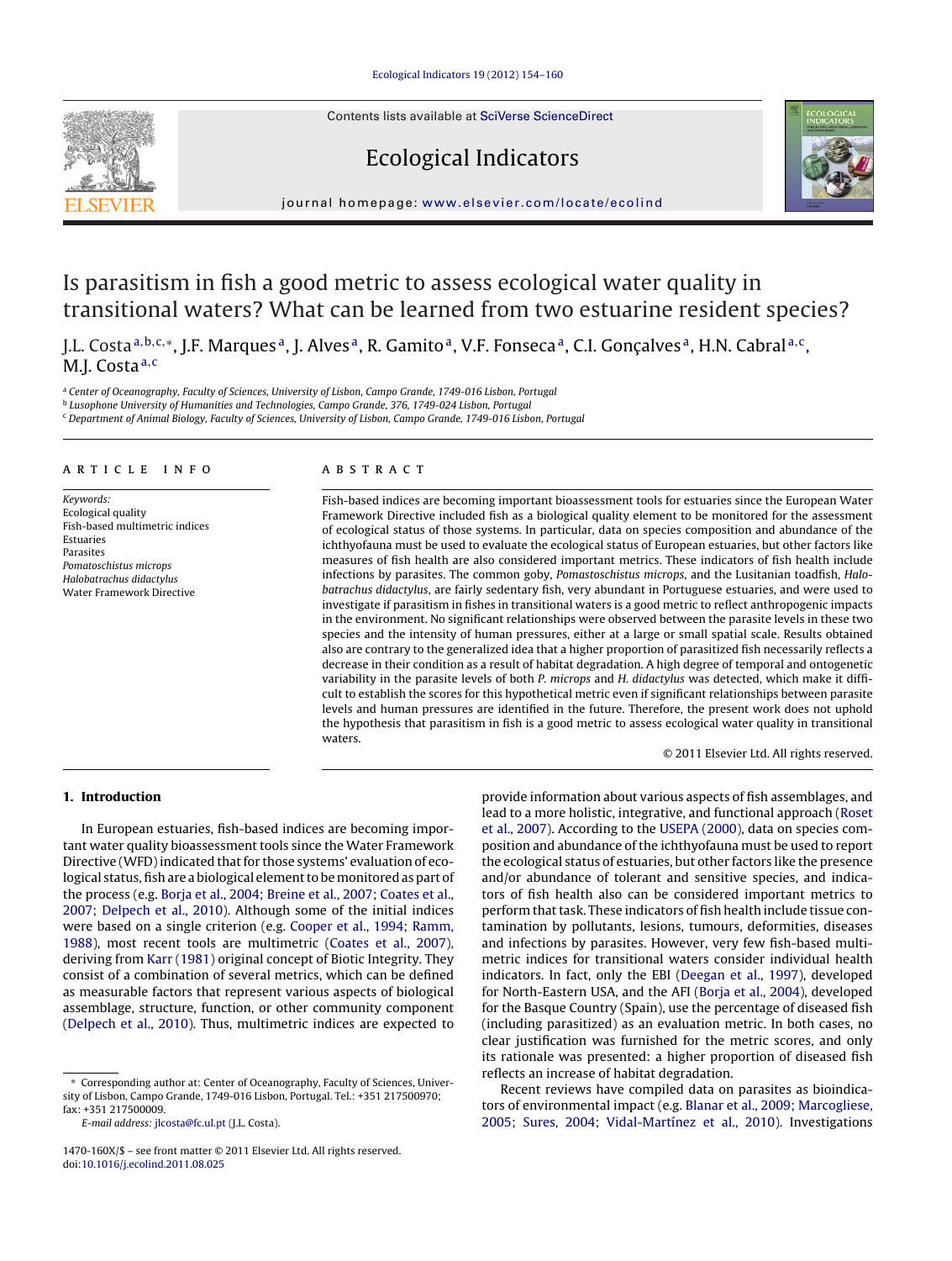performed in the last two decades have demonstrated significant effects and interactions between parasite levels and the presence and concentration of various pollutants and/or environmental stressors ([Vidal-Martínez](#page-6-0) et [al.,](#page-6-0) [2010\).](#page-6-0) However, changes in parasite abundance are usually influenced by stochastic changes in a population or community [\(Sures,](#page-6-0) [2004\).](#page-6-0) Moreover, there is conflicting evidence regarding the impact of habitat degradation on aquatic parasite abundance [\(Sures,](#page-6-0) [2008a\).](#page-6-0) [Lafferty](#page-6-0) [\(1997\)](#page-6-0) and [Poulin](#page-6-0) [\(1992\)](#page-6-0) suggested that heavy metals and generalized disturbance negatively affect parasites, while eutrophication has positive effects. Furthermore, depending on the species, numerical or physiological responses to pollutants can be positive, negative, or neutral ([Sures,](#page-6-0) [2008b\).](#page-6-0) On the other hand, directly exposed (external parasites and the free-living transmission stages of internal parasites) and freshwater taxa are more susceptible to a wider range of pollutants than indirectly exposed (internal parasites) and marine taxa ([Blanar](#page-5-0) et [al.,](#page-5-0) [2009\).](#page-5-0) Therefore, the circumstances under which parasites can be used as indicators of anthropogenic impact have not yet been demonstrated conclusively.

The main goal of this work is to determine if parasitism in fish in Portuguese transitional waters is a good metric to reflect anthropogenic impacts in the environment. Specific objectives include investigating (1) if parasite levels are related to human pressures; (2) if the degree of parasitism is a good indicator of fish condition; and (3) if temporal and ontogenetic variations in parasite levels may induce important bias in any potential relationships detected.

Only macroparasite assemblages and estuarine resident fish were considered in the study herein because the time necessary for searching and identifying microparasites would be too great to include them in an effective monitoring tool, and fish that complete the entire life cycle within an estuary would better reflect its environmental conditions, especially if a fairly sedentary behaviour is displayed. According to França et [al.](#page-6-0) [\(2009\),](#page-6-0) in main Portuguese estuaries the common goby, Pomatoschistus microps (Krøyer, 1838), the two-banded sea bream, Diplodus vulgaris (E. Geoffroy Saint-Hilaire, 1817), the sand goby, Pomatoschistus minutus (Pallas, 1770), the Lusitanian toadfish, Halobatrachus didactylus (Bloch & Schneider, 1801), and the black goby, Gobius niger (Linnaeus, 1758), are the most abundant fish species, by order of decreasing importance. From this group only the two-banded sea bream uses estuaries as nursery grounds [\(Branco](#page-6-0) et [al.,](#page-6-0) [2008\),](#page-6-0) constituting the other species the bulk of resident fish in Portuguese transitional waters (França et [al.,](#page-6-0) [2009\).](#page-6-0) However, only for the common goby and the Lusitanian toadfish, the data available on parasitism [\(Alves,](#page-5-0) [2010;](#page-5-0) [Costa](#page-5-0) et [al.,](#page-5-0) [2001;](#page-5-0) [Freitas](#page-5-0) et [al.,](#page-5-0) [2009;](#page-5-0) [Marques](#page-5-0) et [al.,](#page-5-0) [2005\)](#page-5-0) were adequate to relate to potential anthropogenic pressures and, therefore, these were the species studied in the present work. Together, they comprise more than 40% of all fish captures when considering the most important Portuguese estuaries (França et [al.,](#page-6-0) [2009\).](#page-6-0)

The distribution of P. microps ranges from the coast of Norway to the Gulf of Lion, in the Mediterranean ([Bouchereau](#page-6-0) et [al.,](#page-6-0) [1993\).](#page-6-0) It is a small benthic fish, measuring up to 64 mm on British coasts ([Jones](#page-6-0) [and](#page-6-0) [Miller,](#page-6-0) [1966\),](#page-6-0) and up to 53 mm in the Mediterranean ([Bouchereau](#page-5-0) et [al.,](#page-5-0) [1989\),](#page-5-0) and attaining a maximum age of approximately two years (e.g. [Miller,](#page-6-0) [1986;](#page-6-0) [Moreira](#page-6-0) [et](#page-6-0) [al.,](#page-6-0) [1991\).](#page-6-0) Although in Portuguese estuaries the species is present along the entire saline gradient, it shows higher densities in middle and upper reaches ([Costa,](#page-6-0) [2004;](#page-6-0) [Leitão](#page-6-0) et [al.,](#page-6-0) [2006\).](#page-6-0) In northern European estuaries, the common goby migrates downstream during the breeding season ([Miller,](#page-6-0) [1975\),](#page-6-0) but in the Mediterranean it tends to be less mobile ([Pampoulie](#page-6-0) et [al.,](#page-6-0) [2000\).](#page-6-0) Some evidence seems to indicate that Portuguese populations exhibit an intermediate behaviour ([Arruda](#page-5-0) et [al.,](#page-5-0) [1993;](#page-5-0) Caç[ador](#page-5-0) et al., [2012\).](#page-5-0) At this latitude, reproduction occurs in the winter and early spring, with a peak of recruitment in late spring [\(Arruda](#page-5-0) [et](#page-5-0) [al.,](#page-5-0) [1993;](#page-5-0) [Leitão](#page-5-0) et [al.,](#page-5-0) [2006\).](#page-5-0) The diet is mainly composed by benthic meio- and macro-fauna

like foraminifera, annelids, bivalves, and small crustaceans, and also by some nekton-benthic prey like mysids (e.g. [Leitão](#page-6-0) et [al.,](#page-6-0) [2006;](#page-6-0) [Salgado](#page-6-0) et [al.,](#page-6-0) [2004\).](#page-6-0)

H. didactylus is typical of the Eastern Atlantic subtropical realm occurring from Cabo Carvoeiro (central Portugal) to the Gulf of Guinea [\(Bauchot,](#page-5-0) [1987\).](#page-5-0) Despite being mainly a marine littoral species, this benthic fish is secondarily adapted and limited to brackish water systems in the northern region of its distribution area due to thermal and hydrodynamic constraints on offspring development ([Costa](#page-6-0) et [al.,](#page-6-0) [2003\).](#page-6-0) Its head and mouth are very wide, and the body is robust and quite large, reaching some specimens more than 500 mm in total length and an age of twelve years, although their size and longevity are typically shortened in estuaries [\(Costa,](#page-6-0) [2004;](#page-6-0) [Palazón-Fernández](#page-6-0) et [al.,](#page-6-0) [2010\).](#page-6-0) In brackish water systems this species appears mainly in the middle and lower reaches ([Costa](#page-6-0) [and](#page-6-0) [Costa,](#page-6-0) [2002\).](#page-6-0) The Lusitanian toadfish was considered by [Roux](#page-6-0) [\(1986\)](#page-6-0) to exhibit sedentary behaviour, but [Campos](#page-6-0) et [al.](#page-6-0) [\(2008\)](#page-6-0) and [Costa](#page-6-0) [\(2004\)](#page-6-0) found that some individuals might perform important displacements (more than 10 km). Adult specimens show an increased activity during the reproductive period, which occurs in spring and early summer [\(Costa](#page-6-0) [and](#page-6-0) [Costa,](#page-6-0) [2002;](#page-6-0) [Palazón-Fernández](#page-6-0) et [al.,](#page-6-0) [2001\),](#page-6-0) leading to a peak of recruitment in late summer and early autumn [\(Costa,](#page-6-0) [2004\).](#page-6-0) In contrast, H. didactylus individuals become quite inactive during winter as a result of the decrease in water temperature ([Costa](#page-6-0) et [al.,](#page-6-0) [2000\).](#page-6-0) This species occupies a top position on the estuarine food webs, and exhibits a high degree of trophic plasticity, adapting its feeding habits to prey availability ([Cárdenas,](#page-6-0) [1977;](#page-6-0) [Costa](#page-6-0) et [al.,](#page-6-0) [2000\).](#page-6-0) Crabs, fish, shrimp, molluscs and anomura are the main food of adults, where younger individuals consume mostly small benthic and nekton-benthic organisms like amphipods, isopods, and mysids [\(Costa](#page-6-0) et [al.,](#page-6-0) [2000,](#page-6-0) [2008\).](#page-6-0)

## **2. Materials and methods**

#### 2.1. Data acquisition

Data used in the present work were collected and partially analysed in the scope of previous studies. Most of the samplings were performed in the euhaline zone although some of them were conducted in less saline areas (polihaline, mesohaline and oligohaline zones).

In the case of P. microps, data were obtained by [Freitas](#page-6-0) et [al.](#page-6-0) [\(2009\)](#page-6-0) between May and July 2006, and by [Alves](#page-5-0) [\(2010\)](#page-5-0) between July and October 2009, on both studies at the Tejo, Sado, Mira, and Guadiana estuaries and the Ria de Aveiro coastal lagoon [\(Fig.](#page-2-0) 1). For the 2006 study, a single sampling representative of each system was conducted with a beam trawl, while for the 2009 study collections were performed twice (in July and October) at two different sites per system [\(Fig.](#page-2-0) 1), using a beam trawl or a purse seine net. Fishes captured in2006 were frozenand kept at−20 ◦Cuntilfurther examination, and after defrosting ectoparasites were recovered from the body surface, fins, oral cavity, and gills using a stereoscope. The digestive tract of fishes collected in 2009 was removed in the field, tagged and frozen at −20 ◦C for posterior parasitological examination under a stereomicroscope.

Regarding H. didactylus, data were obtained by [Costa](#page-6-0) et [al.\(2001\)](#page-6-0) at the Mira estuary between July 1991 and November 1996, and by [Marques](#page-6-0) et [al.](#page-6-0) [\(2005\)](#page-6-0) between September and November 2000 at the Tejo, Sado, Mira, and Guadiana estuaries and the Ria Formosa coastal lagoon [\(Fig.](#page-2-0) 1). In the 1991–1996 study, fishing operations were performed with a beam trawl, and samples were obtained monthly until June 1992 and with irregular frequency afterwards, in four different sites [\(Fig.](#page-2-0) 1). Fishes were categorized according to their total length ( $\pm 1$  mm), and the total weight ( $\pm 0.01$  g) of a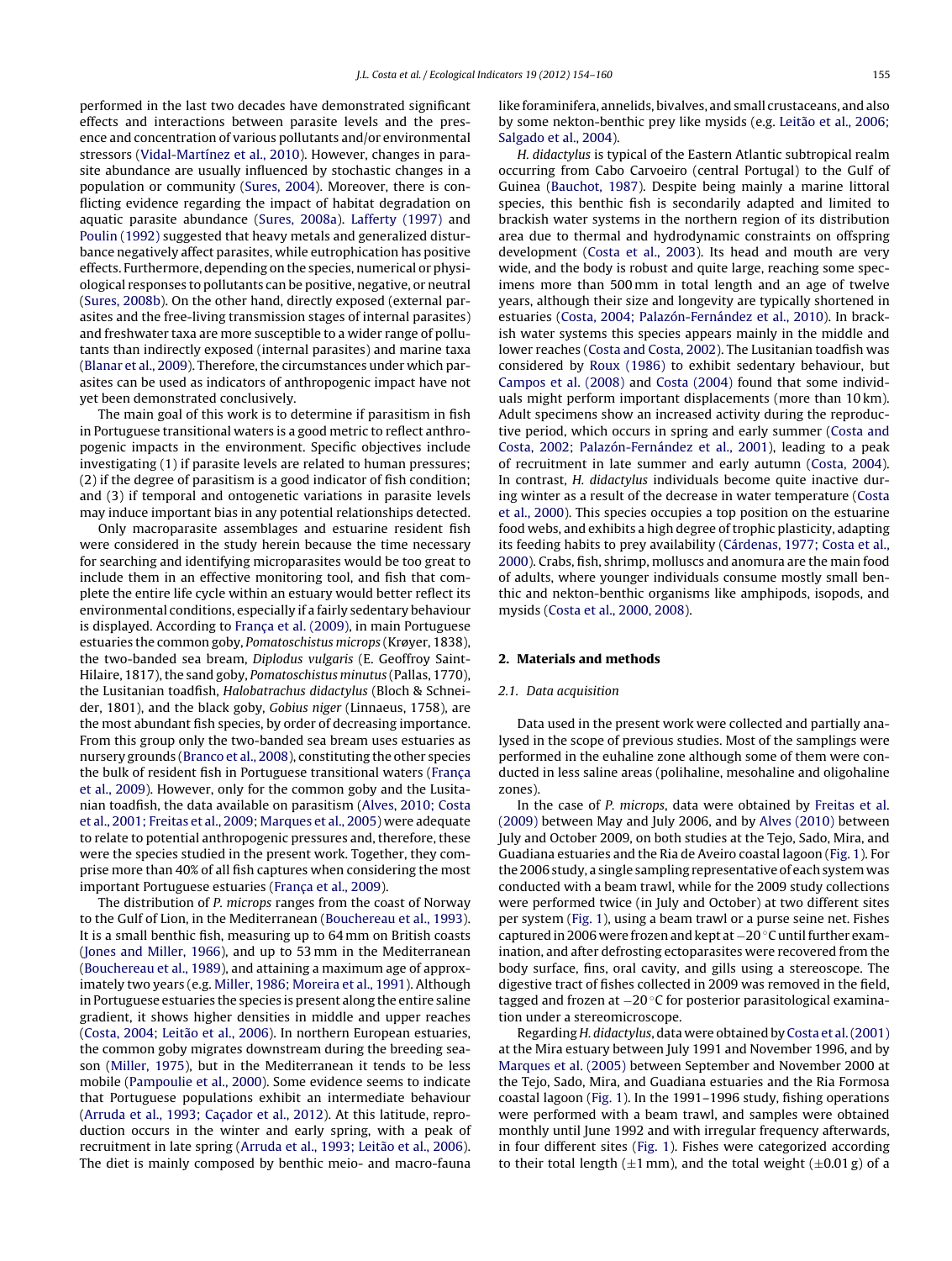<span id="page-2-0"></span>

Fig. 1. Brackish water systems studied, and location of sampling sites on those estuaries where small spatial scale analyses were performed. Sites #1 and #2 were sampled by [Alves](#page-5-0) [\(2010\)](#page-5-0) for P. microps; and sites D. Soeiro, Casa Branca, Várzea Grande and Montalvo in the Mira estuary were sampled by [Costa](#page-6-0) et [al.](#page-6-0) [\(2001\)](#page-6-0) for H. didactylus.

subsample of specimens was registered in order to estimate their condition. The detection of ectoparasites was carried out by visual inspection of tegument, fins, and oral cavity. In the 2000 study, a single sample representative of each system was obtained by trawl. After capture, fishes were frozen at −20 ◦C and later examined for parasites collection using a stereoscope. Ectoparasites were obtained by inspecting tegument, fins, oral cavity, and gills, and endoparasites by observing the liver, digestive tract, and ventral musculature.

In the four studies, all parasites were identified to the lower taxonomic level possible and counted.

### 2.2. Data treatment

Following [Bush](#page-6-0) et [al.](#page-6-0) [\(1997\),](#page-6-0) the parasitological indices prevalence (percentage of infected fishes) and mean abundance (mean number of parasites per fish examined) were computed for each set of data as measures of the degree of parasitism.

Data from [Freitas](#page-6-0) et [al.](#page-6-0) [\(2009\)](#page-6-0) and [Alves](#page-5-0) [\(2010\)](#page-5-0) were used to investigate the relationship between the parasite levels in P. microps, and the intensity of human pressures at a large spatial scale (different estuarine systems), in the first case considering ectoparasites, and in the second case, endoparasites. Data from [Marques](#page-6-0) et [al.](#page-6-0) [\(2005\)](#page-6-0) were used with the same objective for H. didactylus, either for ecto- or endo-parasites. The index described by [Vasconcelos](#page-6-0) et [al.](#page-6-0) [\(2007\)](#page-6-0) to assess the global intensity of human pressures, here designated as Anthropogenic Pressures Assessment Index (APAI), was used in these analyses as a proxy of human pressures in each estuary. It ranges between 0 (low pressure), and 1 (high pressure), and considers different metrics like dams, wastewater treatment, human population, industrial loads, water and sediment quality, industry, dredging, port activities, aquaculture, agriculture, bank regulation and fishing.

In order to perform a similar analysis but at a smaller spatial scale (considering in separate different sites within the estuaries), data from [Alves](#page-5-0) [\(2010\)](#page-5-0) and [Costa](#page-6-0) et [al.](#page-6-0) [\(2001\)](#page-6-0) were used for the common goby and the Lusitanian toadfish, respectively. In the first case, were used as proxies of human pressures the concentration of polycyclic aromatic hydrocarbons (PAHs) and the Metal Pollution Index (MPI) [\(Usero](#page-6-0) et [al.,](#page-6-0) [1997\),](#page-6-0) both obtained for the sediments of each site at the same time that fish collection. The heavy metals considered for MPI computation were Cd, Cr, Cu, Ni, Pb, and Zn. The sampling and analytic procedures employed to obtain the data on sediment contamination are described in [Fonseca](#page-6-0) et [al.](#page-6-0) [\(2011\).](#page-6-0) As for relating H. didactylus parasitism with anthropogenic pressures

within the Mira estuary, water/sediments quality and the condition of macroinvertebrates communities were used as proxies of human pressures. In both cases, the criteria defined by [Chainho](#page-6-0) et al. (2008) were applied and the quality status of sites classified as high/good, moderate and poor/bad. Chemical status was based on the concentration of heavy metals in the sediment, nutrient concentrations in water (DIN), and percentage of bottom dissolved oxygen, and status of benthic communities obtained by the conjugation of Shannon-Wiener, Margalef, and AMBI indices.

Temporal variations on the parasite levels of both species were analysed considering the data gathered by [Alves](#page-5-0) [\(2010\)](#page-5-0) and [Costa](#page-6-0) et [al.](#page-6-0) [\(2001\),](#page-6-0) which in the latter case allowed also investigating ontogenetic variations in parasitic relationships and relating the degree of parasitism with fish condition.

Relationships between prevalence or mean abundance of parasites and the human pressures indicators were investigated by means of Spearman correlation tests ([Siegel](#page-6-0) [and](#page-6-0) [Castellan,](#page-6-0) [1988\).](#page-6-0) Values of prevalence were compared using the RxC independence G-test with Williams' correction ([Sokal](#page-6-0) [and](#page-6-0) [Rohlf,](#page-6-0) [1995\),](#page-6-0) or the Wilcoxon signed-ranks test, while those of mean abundance were compared using the last statistical procedure or the Kruskal–Wallis test[\(Siegel](#page-6-0) [and](#page-6-0) [Castellan,](#page-6-0) [1988\).](#page-6-0) Weight of specimens of H. didactylus with different parasite levels (not parasitized, single parasitized, and multiparasitized) were compared by means of Analysis of Covariance (ANCOVA), using total length as covariate [\(Sokal](#page-6-0) [and](#page-6-0) [Rohlf,](#page-6-0) [1995\).](#page-6-0) The RxC independence G-tests were conducted using the BIOMstat software (Version 3.0), whereas the other tests were performed using the SPSS statistical package (version 16.0). The level of significance used in all analyses was 0.05.

## **3. Results**

## 3.1. Parasites of P. microps and H. didactylus

Only one ectoparasite taxon, a platyhelminthe Digenea belonging to the genus Cryptocotyle, was found in P. microps, mostly on the base of the fins. Endoparasites of this species included 10 different taxa, composed of eight Digenea and two Nematoda. The Digenea fauna were represented by Lecithochirium musculus (Looss, 1907), Hemiurus appendiculatus (Rudolphi, 1802), Zoogonoides viviparous (Olsson, 1868), three species of the genera Prosorhynchus, Acanthostomum and Diplostomum, as well as one unidentified Diplostomatidae, and one undetermined taxa in the metacercariae stage. Nematodes found in the digestive tract of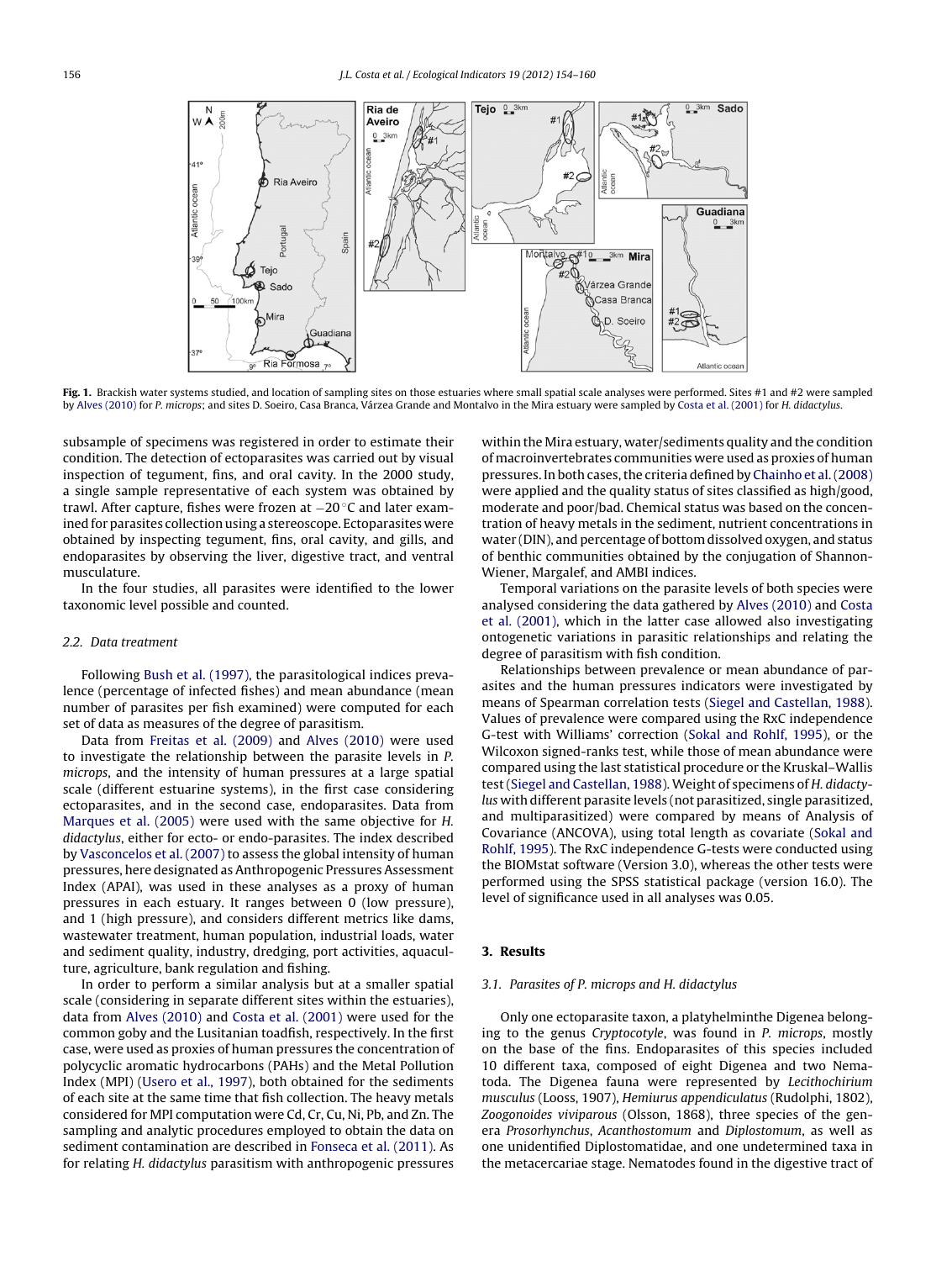## <span id="page-3-0"></span>**Table 1**

Parasitological indices for parasites present in Pomatoschistus microps in Portuguese estuaries [\(Alves,](#page-5-0) [2010;](#page-5-0) [Freitas](#page-5-0) et [al.,](#page-5-0) [2009\)](#page-5-0) and Anthropogenic Pressures Assessment Index (APAI) computed for each system [\(Vasconcelos](#page-6-0) et [al.,](#page-6-0) [2007\).](#page-6-0)

| Estuary   | Cryptocotyle sp. |                |           | Endoparasites  |                |           | APAI |
|-----------|------------------|----------------|-----------|----------------|----------------|-----------|------|
|           | Prevalence (%)   | Mean abundance | Nr fishes | Prevalence (%) | Mean abundance | Nr fishes |      |
| R. Aveiro | 74               | 12.4           | 31        | 36             | 2.4            | 230       | 0.42 |
| Tejo      | 43               | 13.4           | 30        | 59             | 4.7            | 279       | 0.76 |
| Sado      | 54               | 12.0           | 39        | 59             | 6.4            | 180       | 0.49 |
| Mira      | 24               | 28.0           | 38        | 42             | 3.8            | 76        | 0.14 |
| Guadiana  | 54               | 16.5           | 35        | 54             | 4.9            | 144       | 0.21 |

#### **Table 2**

Parasitological indices for parasites present in Halobatrachus didactylus in Portuguese estuaries [\(Marques](#page-6-0) et [al.,](#page-6-0) [2005\)](#page-6-0) and Anthropogenic Pressures Assessment Index (APAI) computed for each system [\(Vasconcelos](#page-6-0) et [al.,](#page-6-0) [2007\).](#page-6-0)

| Estuary    | H. aduncum     |                | P. dasyatidis  |                | N. orbignyi    |                | Nr fishes | APAI |
|------------|----------------|----------------|----------------|----------------|----------------|----------------|-----------|------|
|            | Prevalence (%) | Mean abundance | Prevalence (%) | Mean abundance | Prevalence (%) | Mean abundance |           |      |
| Tejo       | 83             | 3.8            |                | 0.0            |                | 2.5            | 65        | 0.76 |
| Sado       |                | 1.0            |                | 1.0            | 14             | 1.1            | 57        | 0.49 |
| Mira       |                | 1.0            |                | 0.0            |                | 0.0            | 37        | 0.14 |
| R. Formosa |                | 1.0            |                | 2.0            |                | 0.0            | 44        | 0.32 |
| Guadiana   | 14             | 2.3            |                | 14.0           | 29             | 2.2            | 49        | 0.21 |

the common goby were Raphidascaris acus (Bloch, 1779), and one unidentified species of the genus Contracaecum.

Three species of parasites were found in H. didactylus in the collections performed in 2000: Hysterothylacium aduncum Rudolphi, 1802, Progrillotia dasyatidis Beveridge et al., 2004, and Nerocila orbignyi Guérin-Méneville, 1829. H. aduncum is a Nematoda Anisakidae, P. dasyatidis is a Cestoda Trypanorhyncha, and N. orbignyi is an Isopoda Cymothoidae. H. aduncum and P. dasyatidis were found in the digestive tract of fishes, while N. orbignyi was observed attached to their external tegument. This isopod was also the only ectoparasite found in the 1991–1996 samples of Lusitanian toadfish obtained in the Mira estuary. It was detected both on the tegument and fins of fishes.

## 3.2. Parasites and human pressures

At the estuary level, no significant relationships were found between the prevalence ( $r_s$  = 0.205; N = 5; n.s.) or the mean abundance  $(r_s = -0.700; N = 5; n.s.)$  of the ectoparasite Cryptocotyle sp. in the common goby, and the APAI values (Table 1). The same output was obtained for endoparasites, either for each taxon, subsets of taxa, or the whole parasitic community  $(-0.900 \le r_s \le 0.900; N = 5;$ n.s.). The results verified for H. didactylus were very similar to those obtained for P. microps, with no significant relationships observed between the degree of parasitism by H. aduncum (prevalence:  $r_s = 0.500$ ; mean abundance:  $r_s = 0.447$ ; N = 5; n.s.), P. dasyatidis (prevalence:  $r_s = -0.103$ ; mean abundance:  $r_s = -0.205$ ;  $N = 5$ ; n.s.),

and N. orbignyi (prevalence:  $r_s = 0.205$ ; mean abundance:  $r_s = 0.616$ ;  $N = 5$ ; n.s.), and the APAI values (Table 2).

The results obtained at the site level were not different from those observed for the estuaries as a whole, either for the common goby or the Lusitanian toadfish. In fact, no relationships were found between the prevalence or the mean abundance of all combinations of P. microps endoparasites and the MPI values ( $-0.391 < r_s < 0.391$ ;  $N = 19$ ; n.s.), or concentration of PAHs ( $-0.564 < r_s < 0.564$ ;  $N = 10$ ; n.s.) in the sediments (Table 3). On the other hand, although the biological/chemical quality status of the areas studied in the Mira estuary ranged from poor/bad in the uppermost reaches to high/good near the mouth, no significant differences were observed between those sites regarding the prevalence ( $G_W = 7.406$ ; df=3; n.s.) and mean abundance  $(H_{\text{adj}} = 0.723; N=4; n.s.)$  of N. orbignyi in H. didactylus populations ([Table](#page-4-0) 4). Furthermore, there was a tendency for higher parasite levels being observed in the area exhibiting better chemical conditions, and for a lower degree of parasitism being noticed in the area with worst biological conditions.

## 3.3. Parasites and fish condition

In the Mira estuary, specimens of H. didactylus multiparasitized by N. orbignyi presented an average corrected (by ANCOVA) weight of  $31.7 \pm 1.9$  g, while those with only one parasite or with no parasites exhibited average corrected weights of  $35.3 \pm 1.2$  g and  $35.4 \pm 0.2$  g, respectively. These variations were significant  $(F = 4.920; df = 2, 742; p < 0.01)$ , but only the group of fishes infected

**Table 3**

Endoparasites parasitological indices for Pomatoschistus microps in different locations of Portuguese estuaries ([Alves,](#page-5-0) [2010\)](#page-5-0) and Metal Pollution Index (MPI) and polycyclic aromatic hydrocarbons (PAHs) concentration (ng g−<sup>1</sup> of dry weight of sediments) in each site (unpublished data).

| Site         | July           |                |           | October        |                |                          | <b>MPI</b> |                          | PAHs |
|--------------|----------------|----------------|-----------|----------------|----------------|--------------------------|------------|--------------------------|------|
|              | Prevalence (%) | Mean abundance | Nr fishes | Prevalence (%) | Mean abundance | Nr fishes                | July       | October                  | July |
| R. Aveiro #1 | 29             | 1.0            | 55        | 65             | 3.9            | 69                       | 23.4       | 20.6                     | 9.9  |
| R. Aveiro #2 | 39             | 3.7            | 33        | 14             | 1.4            | 73                       | 14.2       | 10.5                     | 9.1  |
| Tejo #1      | 31             | 0.7            | 61        | 66             | 2.9            | 67                       | 26.2       | 25.3                     | 20.4 |
| Tejo #2      | 51             | 6.0            | 89        | 92             | 8.7            | 62                       | 23.3       | 23.2                     | 40.4 |
| Sado $#1$    | 50             | 4.5            | 62        | 68             | 7.1            | 60                       | 19.1       | 23.9                     | 18.4 |
| Sado #2      | 54             | 7.3            | 13        | 62             | 7.9            | 45                       | 20.4       | 19.5                     | 15.9 |
| Mira $#1$    | 27             | 0.4            | 30        | 82             | 15.2           | 11                       | 19.2       | 33.2                     | 20.6 |
| Mira $#2$    | 25             | 0.6            | 16        | 58             | 5.4            | 19                       | 17.0       | 30.2                     | 53.3 |
| Guadiana #1  | 48             | 2.8            | 58        | 80             | 11.1           | 44                       | 20.7       | 24.1                     | 66.1 |
| Guadiana #2  | 36             | 1.4            | 42        |                |                | $\overline{\phantom{0}}$ | 26.4       | $\overline{\phantom{m}}$ | 5.6  |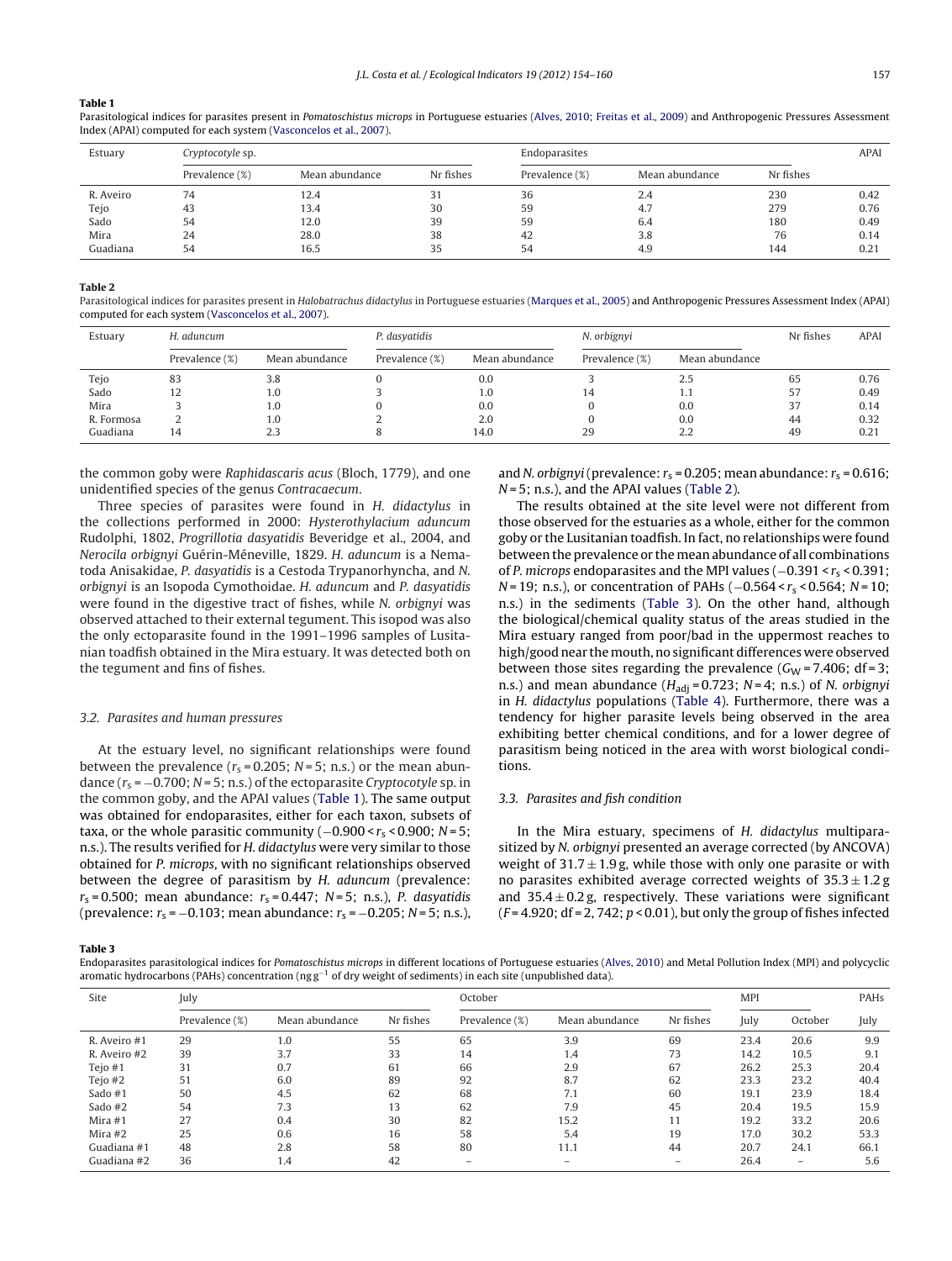## <span id="page-4-0"></span>**Table 4**

Parasitological indices for the parasitic isopod Nerocila orbignyi in Halobatrachus didactylus in different locations of the Mira estuary ([Costa](#page-6-0) et [al.,](#page-6-0) [2001\)](#page-6-0) and chemical and benthic communities quality status for each site [\(Chainho](#page-6-0) et [al.,](#page-6-0) [2008\).](#page-6-0)

| Site          | Prevalence (%) | Mean abundance $(x10^{-2})$ | Nr fishes | Chemical status | Benthic communities status |
|---------------|----------------|-----------------------------|-----------|-----------------|----------------------------|
| D. Soeiro     |                | 2.0                         | 1388      | Moderate        | Poor/bad                   |
| Casa Branca   |                | 4.8                         | 1957      | Moderate        | Moderate                   |
| Várzea Grande |                | 3.1                         | 708       | Moderate        | Moderate                   |
| Montalyo      |                | 5.1                         | 585       | High/good       | Moderate                   |



**Fig. 2.** Variation of prevalence (%) and mean abundance ( $\times 10^{-2}$ ) of the parasitic isopod Nerocila orbignyi in the Mira estuary Halobatrachus didactylus population between July 1991 and June 1992 ( $N = 682$ ; data from [Costa](#page-6-0) et [al.,](#page-6-0) [2001\).](#page-6-0)

with two or more parasites differed from the other groups in terms of biomass.

## 3.4. Temporal and ontogenetic variations in the parasitism

Although no significant variations ( $Z = -0.771$ ;  $N = 9$ ; n.s.) were observed in the contamination levels of sediments by heavy metals in Portuguese estuaries from July to October 2009, there was a significant increase in the prevalence ( $Z = -2.310$ ;  $N = 9$ ;  $p < 0.05$ ) and mean abundance  $(Z = -2.310; N = 9; p < 0.05)$  of P. microps endoparasites in that period ([Table](#page-3-0) 3). On the other hand, no relevant variations in human pressures seemed to occur in the Mira estuary between July 1991 and June 1992, but during that period the infection of H. didactylus by N. orbignyi was much higher (prevalence:  $G_W = 11.460$ ; df = 11;  $p < 0.01$ ; mean abundance:  $H_{\text{adj}}$  = 26.694; N = 12; p < 0.05) in winter compared to spring and early summer (Fig. 2). Moreover, highly significant differences on the prevalence ( $G_W = 42.260$ ; df = 5;  $p < 0.001$ ) and mean abundance ( $H_{\text{adj}}$  = 106.571; N = 6; p < 0.001) of this isopod parasite in the Lusitanian toadfish specimens were detected from year to year in the Mira estuary (Table 5), once again with no apparent relationship to noticeable variations on anthropogenic pressures in that system. Finally, in this water body the prevalence of N. orbignyi in H. didactylus increased significantly ( $G_W$  = 115.920; df = 4;  $p$  < 0.001) with the size of fishes (Fig. 3).

## **Table 5**

Variations between 1991 and 2000 on the parasitological indices of the parasitic isopod Nerocila orbignyi in the Mira estuary Halobatrachus didactylus population [\(Costa](#page-6-0) et [al.,](#page-6-0) [2001;](#page-6-0) [Marques](#page-6-0) et [al.,](#page-6-0) [2005\).](#page-6-0)

| Year | Prevalence (%) | Mean abundance $(x10^{-2})$ | Nr fishes |
|------|----------------|-----------------------------|-----------|
| 1991 | 3              | 4.3                         | 951       |
| 1992 |                | 2.7                         | 1464      |
| 1993 |                | 3.1                         | 2543      |
| 1994 |                | 8.3                         | 180       |
| 1996 | 23             | 6.1                         | 43        |
| 2000 | O              | 0.0                         | 37        |

## **4. Discussion**

In the present work no significant relationships were observed between the parasite levels in the two species of estuarine resident fishes studied, and the intensity of human pressures, either at a large or small spatial scale. It could be argued that the quality of the data used as proxies of anthropogenic pressures may not have always properly reflected the degree of degradation of the estuaries and sites investigated, or that in some analysis the number of study areas was reduced. In fact, at a smaller spatial scale, the accuracy of the analyses performed had been greatly improved if a wider range of proxies of human pressures were available. On the other hand, an increased number of sampling sites certainly had improved the strength of the statistical procedures employed, especially at a larger spatial scale. However, it is much relevant that in so many analyses no clear pattern or at least any significant relationship was found between the prevalence or the mean abundance of parasites in both fish species, and a wide set of human pressures. It is also remarkable that this phenomenon was observed not only for endoparasites but for ectoparasites too, which are usually considered more prone to external pressures because they do not benefit from the homeostatic and contaminant transport and detoxification mechanisms of their hosts ([Blanar](#page-5-0) et [al.,](#page-5-0) [2009\).](#page-5-0) On the other hand, although the later authors infer that in the marine environment the concentration of PAHs is the most important anthropogenic factor for parasite proliferation, the data analysed in the present work concerning P. microps do not corroborate such a relationship. Furthermore, it has been reported that heavy metal contamination may produce negative impacts on some groups of parasites because these elements are particularly toxic to them [\(Blanar](#page-5-0) et [al.,](#page-5-0) [2009;](#page-5-0) [Lafferty,](#page-5-0) [1997;](#page-5-0) [Poulin,](#page-5-0) [1992\),](#page-5-0) but that feature was not confirmed in this study either, although a wide range of contamination by heavy metals was observed among the sediments of the sites analysed for the common goby. It is important to remember that P. microps and H. didactylus represent more than 40% of the captures in main Portuguese estuaries (França et [al.,](#page-6-0) [2009\).](#page-6-0) Therefore, different results should not be expected if more species had been included in these analyses, especially since most of the estuarine fish species are not resident in those systems, and some



**Fig. 3.** Variation of prevalence of the parasitic isopod Nerocila orbignyi in the Mira estuary Halobatrachus didactylus population, according to the host size ( $N = 4615$ ; data from [Costa](#page-6-0) et [al.,](#page-6-0) [2001\).](#page-6-0)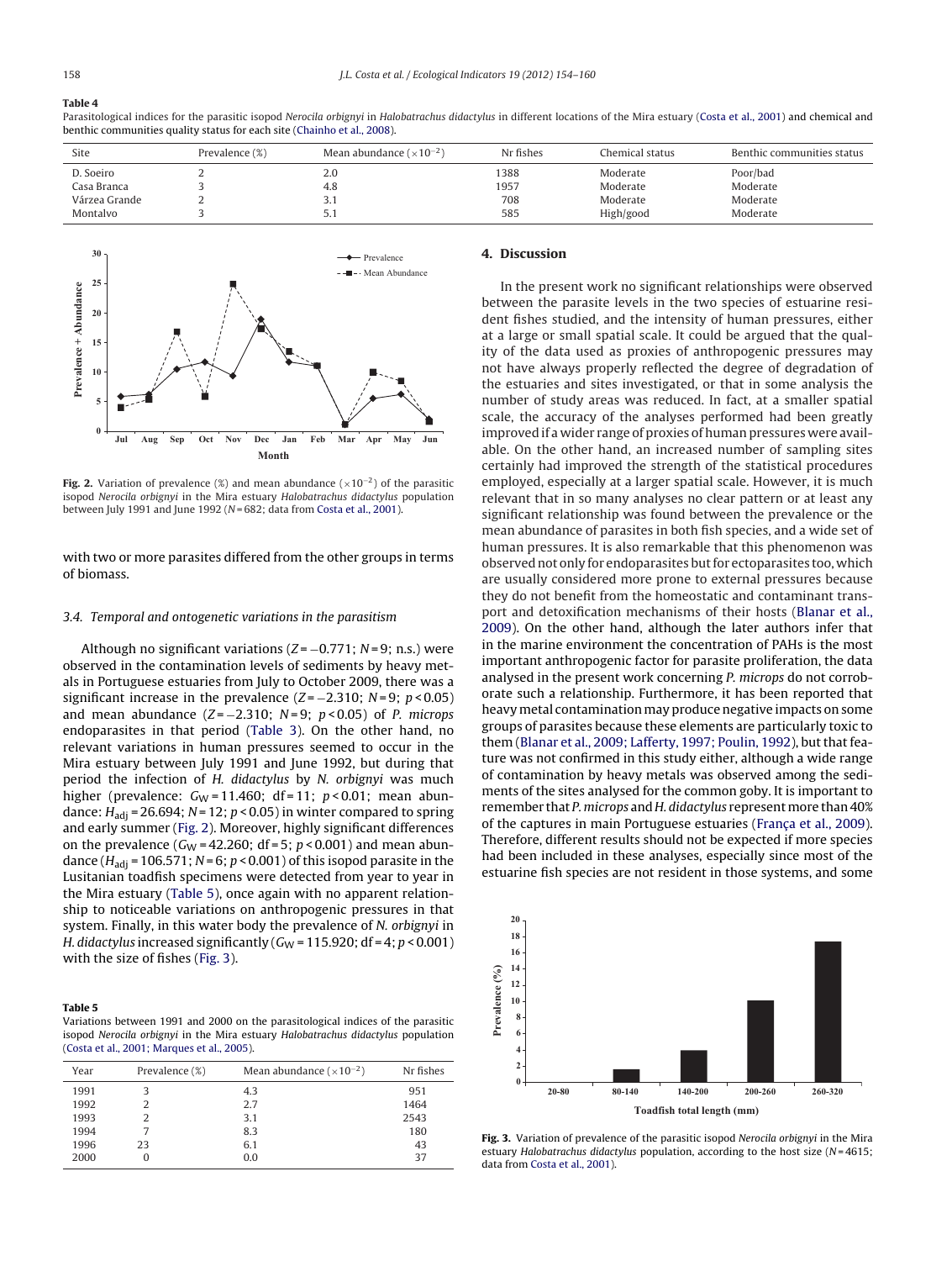<span id="page-5-0"></span>ofthem are highly mobile. This assertion is corroborated by the fact that [Neto](#page-6-0) [\(2008\)](#page-6-0) also failed to obtain any relationship between the prevalence and mean abundance of the nematode parasite Anguillicoloides crassus Kuwahara et al., 1974 in the European eel, Anguilla anguilla (Linnaeus, 1758), and the heavy metal concentration in the Tejo estuary sediments.

Nevertheless, it is important to stress that none of the estuaries studied in this work was highly eutrophized (Bettencourt et al., 2003), where eutrophication is the anthropogenic factor that most seems to favour parasite proliferation in continental waters (Blanar et al., 2009; Lafferty, 1997; Zander and Kesting, 1998). It should be noted, however, that eutrophication is not a major problem in Portuguese transitional waters (Bettencourt et al., 2003), except in the case of the Mondego estuary, particularly in the south branch (e.g. [Marques](#page-6-0) [et](#page-6-0) [al.,](#page-6-0) [1997\),](#page-6-0) but even there some relatively recent management measures have permitted the system to initiate an important recovery (e.g. [Ferreira](#page-6-0) et [al.,](#page-6-0) [2004\).](#page-6-0) On the other hand, according to Blanar et al. (2009), marine parasites are normally less susceptible to anthropogenic pressures than freshwater taxa, mostly because marine environments are generally more complex than those of freshwater. This complexity derives from a number of factors, including tidal movements, pronounced spatial variation in key water chemistry variables such as salinity and temperature, and large scale currents. Furthermore, dilution effects due to the open nature ofthe ecosystem may reduce impacts in the marine environment. In brackish waters, parasites, and especially ectoparasites, should be even less susceptible to human pressures given their adaptation to this complex and naturally stressed environment as a result ofthe high degree of variability in its physical–chemical characteristics, for example, oxygen, temperature and salinity in the water column, and bed sediment dynamics ([Elliott](#page-6-0) [and](#page-6-0) [Quintino,](#page-6-0) [2007\).](#page-6-0) According to [Moller](#page-6-0) [\(1978\),](#page-6-0) there is a reduction in the parasitic fauna of estuaries due to the stenohalinity of the majority of the parasites and that of the hosts. In fact, it is expected that parasites able to survive in estuaries have the capacity to experience and acclimate to stress without relevant effects. In addition, although being residents in Portuguese estuaries, both P. microps and H. didactylus specimens seem to perform important movements inside those systems (e.g. Arruda et al., 1993; Campos et al., 2008). Therefore, the reduced eutrophication of Portuguese transitional waters, the natural characteristics of the estuarine environment, and the behaviour of the hosts probably contributed to the absence of a relationship between human pressures and parasite levels in the fish studied. The secondary adaptation of the Lusitanian toadfish to brackish water environments along the Portuguese coast ([Costa](#page-6-0) et [al.,](#page-6-0) [2003\)](#page-6-0) may have also contributed to the outcome of the results because in this species, the taxa richness of metazoan parasites is reduced in estuaries [\(Marques](#page-6-0) et [al.,](#page-6-0) [2005\).](#page-6-0)

In the Mira estuary, specimens of H. didactylus parasitized by one individual of N. orbignyi showed the same condition as specimens without parasites, but multiparasitized fishes were in a worse condition. This is a clear indication that in this case susceptibility to parasitism is not a consequence of fish weakness, but instead, that the decrease in fish condition is a result of the infection by the parasite (fishes with a single parasite showed still a normal condition and only those with more parasites became weaker). So, in this parasitic relationship the infection by the parasite is not a good indicator of fish weakness, contradicting the generalized idea that a higher proportion of parasitized fish necessarily reflects a decrease in their condition as a result of habitat degradation [\(Deegan](#page-6-0) et [al.,](#page-6-0) [1997;](#page-6-0) [Borja](#page-6-0) et [al.,](#page-6-0) [2004\).](#page-6-0) As indicated by [Hudson](#page-6-0) [et](#page-6-0) [al.](#page-6-0) [\(2006\),](#page-6-0) a healthy ecosystem could be in fact rich in parasites, contrasting with recently disturbed or invaded systems, where parasitic diversity is often reduced.

This work also indicated a high degree of temporal and ontogenetic variability in the parasite levels of P. microps and H. didactylus. Seasonal and inter-annual variations in parasitic communities are common in brackish water environments, and typical of P. microps parasitic fauna ([Kesting](#page-6-0) [et](#page-6-0) [al.,](#page-6-0) [1996;](#page-6-0) [Zander,](#page-6-0) [2004;](#page-6-0) [Zander](#page-6-0) [and](#page-6-0) [Kesting,](#page-6-0) [1998\).](#page-6-0) According to these authors, such variability is related to changes in environmental conditions, and also to the life cycles of hosts and parasites. Incrementing parasite levels in the common goby in Portuguese estuaries from July to October could reflectits increased sedentary behaviour after the reproduction and settlement of juveniles, which end in early and late spring, respectively (Arruda et al., 1993; Leitão et al., 2006). Seasonal variations in the infection of H. didactylus specimens by N. orbignyi in the Mira estuary appear more complex with species interdependencies. According to [Bragoni](#page-6-0) et [al.](#page-6-0) [\(1984\),](#page-6-0) this parasitic isopod infects mainly grey-mullets (Mugilidae). The increase in the Lusitanian toadfish parasitism by N. orbignyi in winter is apparently related to the reproduction of the thin-lipped grey mullet, Liza ramada (Risso, 1826). This is the most abundant mullet species in the Mira estuary, and performs its catadromous migration between November and February, when H. didactylus is more inactive and exhibits a better condition, stimulating the change of hosts by this mobile parasite [\(Costa](#page-6-0) et [al.,](#page-6-0) [2001\).](#page-6-0) According to these authors, smaller specimens of Lusitanian toadfish are less prone to infection by N. orbignyi because they have not attained a large enough size to support this relatively large ectoparasite. These results clearly indicate the need to consider temporal and ontogenetic variability in the parasite levels when establishing scores for this potential metric of ecological water quality evaluation.

Although parasites have an enormous potential as bioindicators of anthropogenic degradation [\(Vidal-Martínez](#page-6-0) et [al.,](#page-6-0) [2010\),](#page-6-0) with the current available data no relationship could be established between the prevalence or mean abundance of fish parasites and human pressures in Portuguese estuaries. However, investigations should proceed with the objective of detecting significant relationships between the proliferation of specific parasites and human pressures; and temporal and ontogenetic variations in the degree of parasitism should be accounted for in those studies.

## **Acknowledgements**

This study was co-funded by the European Union through the Cohesion Fund, as well as by the 'Programa Operacional Temático Valorização do Território' (POVT) - EEMA Project. It was also supported by the Strategic Project of the Center of Oceanography, PEst-OE/MAR/UI0199/2011.

#### **References**

- Alves, J.P., 2010. Parasites Assemblages as an Indicator of Habitat Use by Fishes in Estuaries of Portuguese Coast. MSc. Thesis. Faculty of Sciences of the University of Lisbon, Lisbon.
- Arruda, L.M., Azevedo, J.N., Neto, A.I., 1993. Abundance, age-structure and growth, and reproduction of gobies (Pisces; Gobiidae) in the Ria de Aveiro Lagoon (Portugal). Est. Coast. Shelf Sci. 37, 509–523.
- Bauchot, M.-L., 1987. Poissons osseux. In: Fischer, W., Schneider, M., Bauchot, M.-L. (Eds.), Fiches FAO d'Identification des Espèces pour les Besoins de la Pêche. Mediterranée et Mer Noire (Zone de Pêche 37). Révision 1. Vertébrés, vol. II. FAO, Rome, pp. 891–1421.
- Bettencourt, A., Gomes, F.V., Dias, J.A., Ferreira, J.G., Silva, M.C., Costa, J.L., 2003. Estuários Portugueses. INAG, Lisbon.
- Blanar, C.A., Munkittrick, K.R., Houlahan, J., MacLatchy, D.L., Marcogliese, D.J., 2009. Pollution and parasitism in aquatic animals: a meta-analysis of effect size.Aquat. Toxicol. 93, 18–28.
- Borja, A., Franco, J., Valencia, V., Bald, J., Muxika, I., Belzunce, M.J., Soluan, O., 2004. Implementation of the European Water Framework Directive from the Basque country (Northern Spain): a methodological approach. Mar. Poll. Bull. 48, 209–218.
- Bouchereau, J.L., Joyeux, J.C., Quignard, J.P., 1989. La reproduction de Pomatoschistus microps (Kroyer, 1938), Poissons, Gobiides, dans la Lagune de Mauguio (France). Bull. Ecol. 20, 193–202.